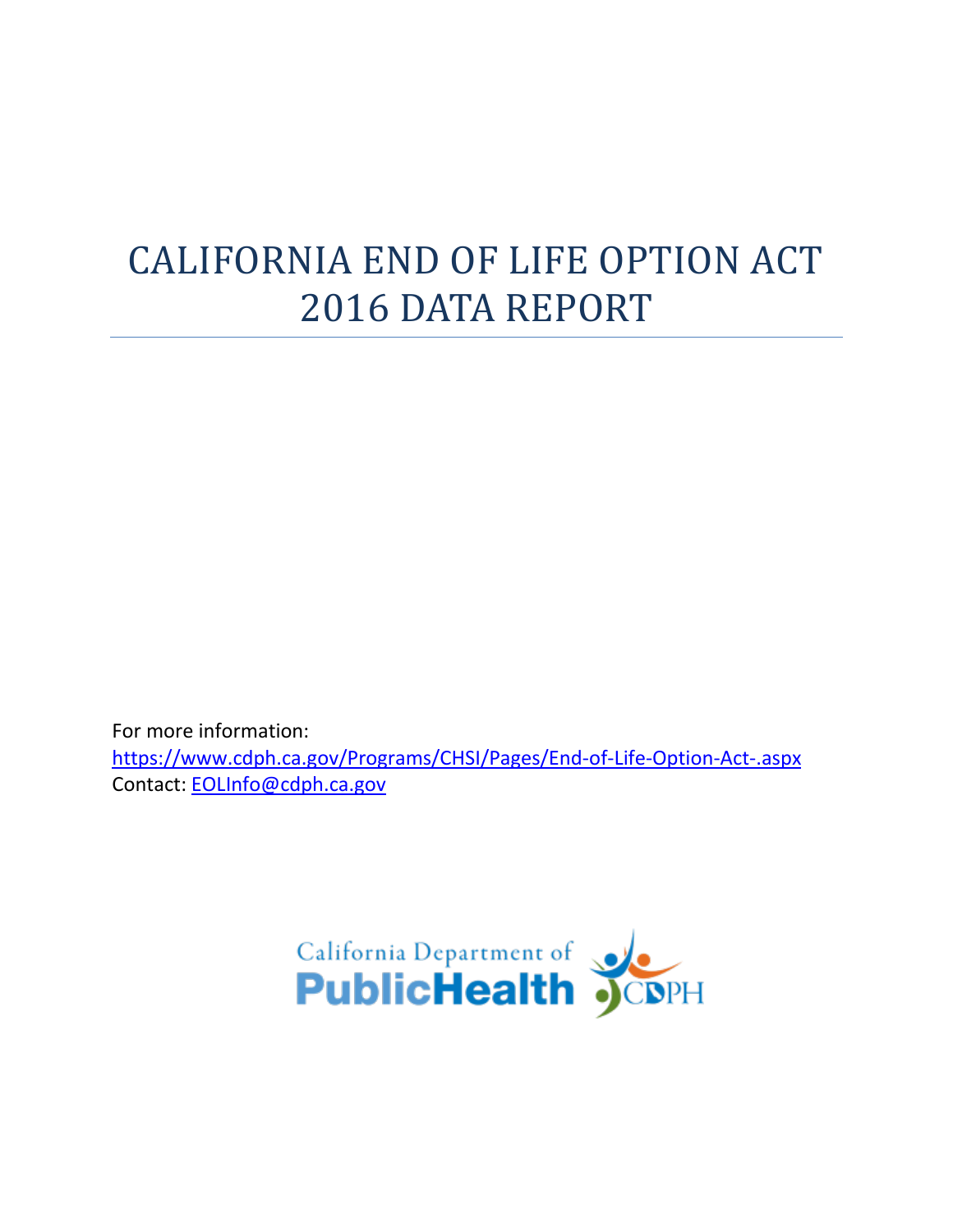#### **Executive Summary**

California's End of Life Option Act (EOLA) became effective on June 9, 2016. The Act allows terminally ill adults living in California to obtain and self-administer aid-in-dying drugs.<sup>1</sup> The Act requires the California Department of Public Health (CDPH) to provide annual reports under strict privacy requirements. CDPH's reporting requirements are outlined in Health and Safety Code section 443.19 (b), which reads:

*(b) On or before July 1, 2017, and each year thereafter, based on the information collected in the previous year, the department shall create a report with the information collected from the attending physician followup form and post that report to its Internet Web site. The report shall include, but not be limited to, all of the following based on the information that is provided to the department and on the department's access to vital statistics:*

*(1) The number of people for whom an aid-in-dying prescription was written.*

*(2) The number of known individuals who died each year for whom aid-in-dying prescriptions were written, and the cause of death of those individuals.*

*(3) For the period commencing January 1, 2016, to and including the previous year, cumulatively, the total number of aid-in-dying prescriptions written, the number of people who died due to use of aid-in-dying drugs, and the number of those people who died who were enrolled in hospice or other palliative care programs at the time of death.*

*(4) The number of known deaths in California from using aid-in-dying drugs per 10,000 deaths in California.*

*(5) The number of physicians who wrote prescriptions for aid-in-dying drugs.*

*(6) Of people who died due to using an aid-in-dying drug, demographic percentages organized by the following characteristics:*

*(A) Age at death.*

- *(B) Education level.*
- *(C) Race.*
- *(D) Sex.*

 $\overline{a}$ 

*(E) Type of insurance, including whether or not they had insurance.*

*(F) Underlying illness.*

This report presents data as reported to CDPH from the EOLA-mandated physician reporting forms received between June 9, 2016, and December 31, 2016, and reflects information on individuals who were prescribed aid-in-dying drugs in 2016. The information collected has been aggregated to protect the privacy of the individuals. Subsequent annual reports will encompass 12 months of data.

For the partial year ending December 31, 2016, 191 individuals received prescriptions under EOLA. 111 individuals died following their ingestion of the prescribed aid-in-dying drug(s). Of the 111 individuals,

 $^1$  Assembly Bill x2 15 (Eggman), Chapter 1, Statutes of 2015.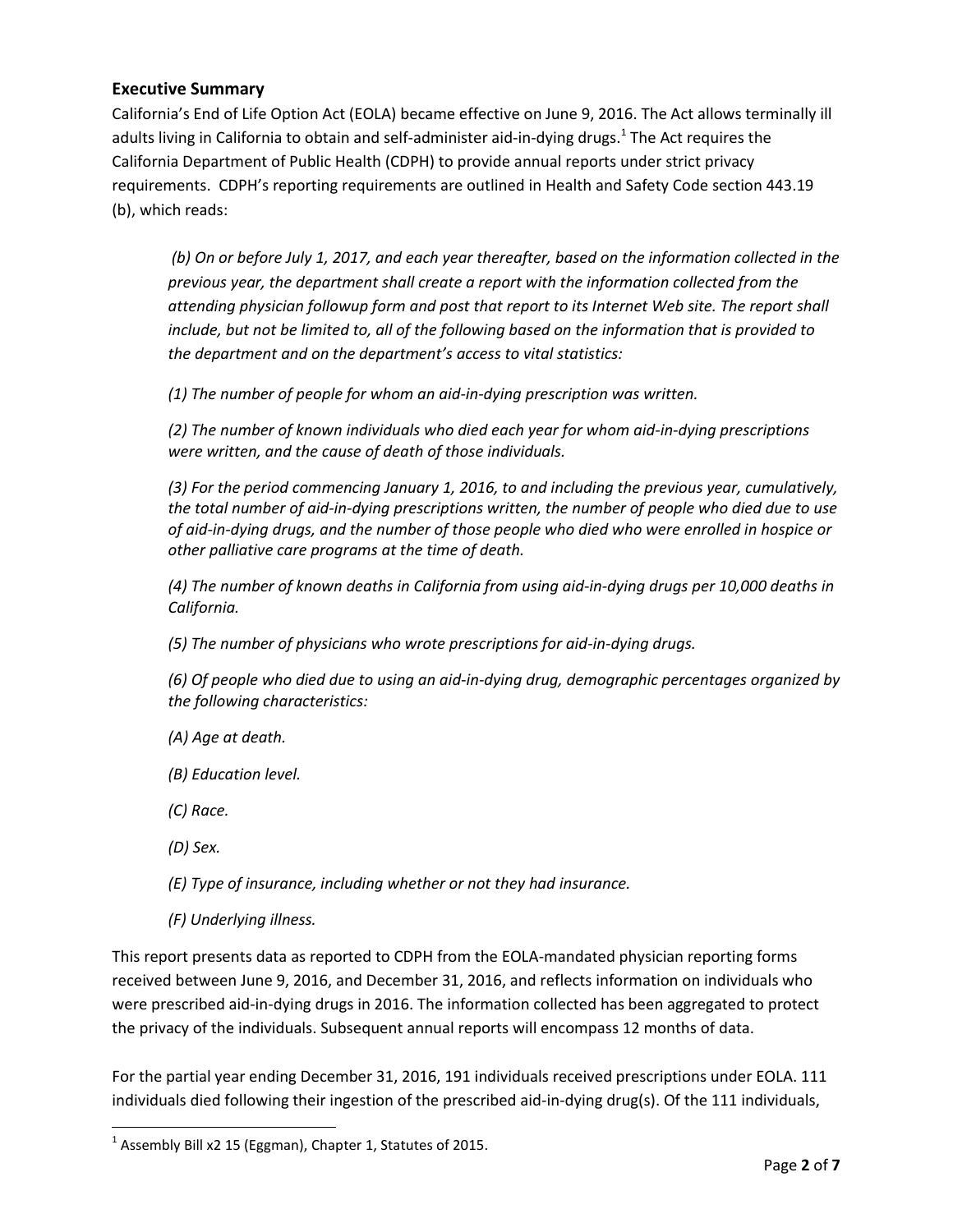87.4 percent were 60 years of age or older, 96.4 percent had health insurance, and 83.8 percent were receiving hospice and/or palliative care. As this report covers only six-months of data, caution should be exercised in drawing conclusions based on the numbers reported.

#### **Introduction**

 $\overline{\phantom{a}}$ 

The EOLA allows an adult diagnosed with a terminal disease, who meets certain qualifications, to request an aid-in-dying drug from a physician. The Act requires physicians to use forms specified in statute for submitting information to CDPH. CDPH is responsible for collecting data from these forms, and preparing an annual report. Data presented in this report is based on the information contained in physicians' forms and California death certificates as of December 31, 2016.

More information on the Act, reporting process, and required forms can be found here: [https://www.cdph.ca.gov/Programs/CHSI/Pages/End-of-Life-Option-Act-.aspx.](https://www.cdph.ca.gov/Programs/CHSI/Pages/End-of-Life-Option-Act-.aspx)

#### **Participation in the End-of-Life Option Activities**

From June 9, 2016 through December 31, 2016, 258 individuals started the end-of-life option process, as set forth in the Act, by making two verbal requests to their physicians at least 15 days apart. 173 unique physicians prescribed 191 individuals aid-in-dying drugs. Of the 191 individuals who were prescribed such drugs, 111, or 58.1 percent, were reported by their physician to have died following ingestion of aid-in-dying drugs prescribed under EOLA; and 21 individuals, or 11.0 percent, died without ingestion of the prescribed aid-in-dying drug(s). The outcome of the remaining 59 individuals, or 30.9 percent, who have been prescribed aid-in-dying drugs, is currently undetermined as there has been no outcome reported for these individuals within the time period covered by this report. A chart illustrating the outcomes is provided on the next page as Figure 1.

The rate for those who died following ingestion of aid-in-dying drugs was 6.06 per 10,000 total deaths<sup>2</sup> based on 183,265 deaths in California from June 9, 2016 to December 31, 2016.

 $^2$  This rate does not include any deaths following the ingestion of prescribed drugs after December 31, 2016. Total deaths in California include only those deaths that occurred from 00:00 hours June 9, 2016, to 23:59 December 31, 2016, and is not based on all deaths occurring in California in 2016.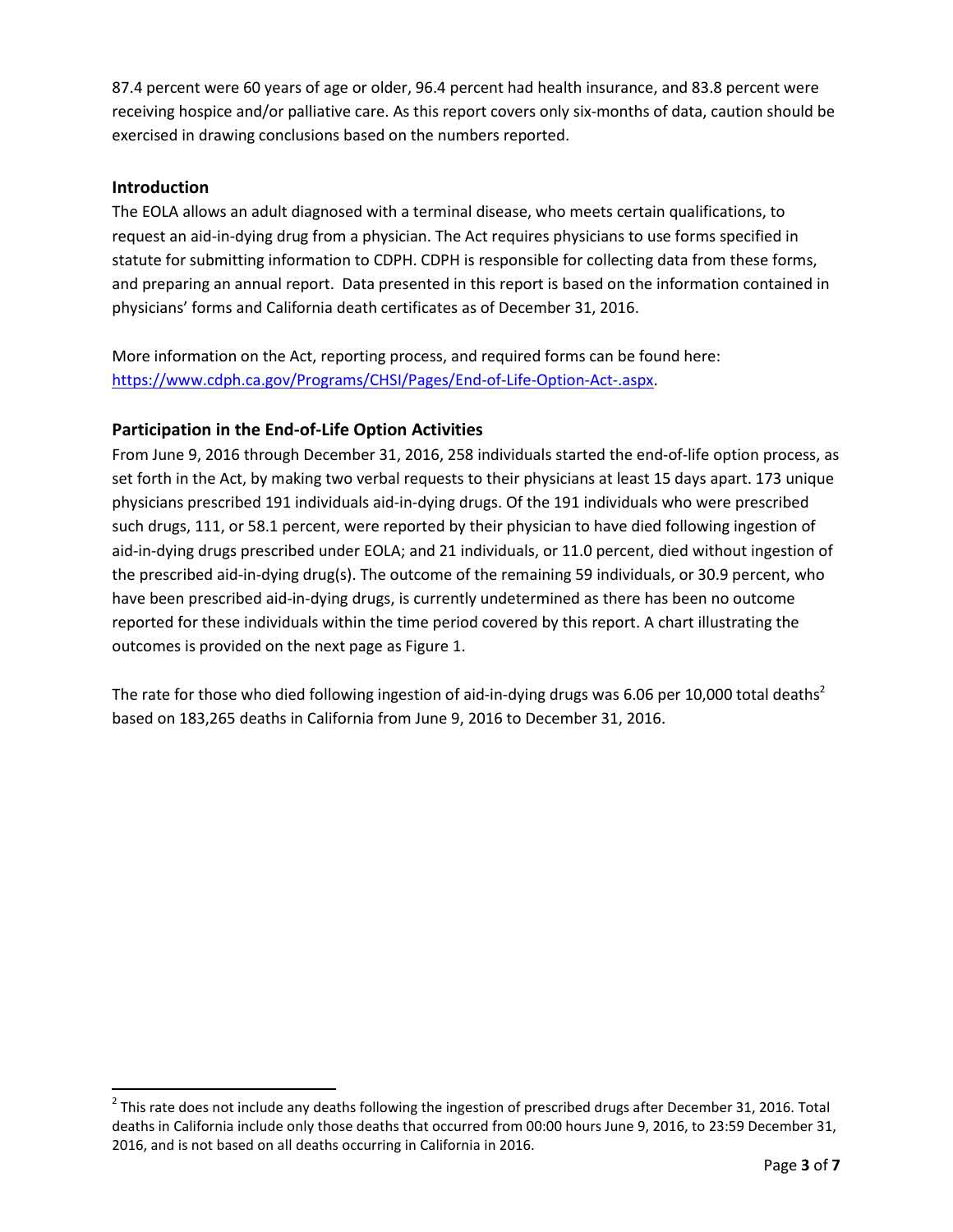

### **Characteristics of Individuals**

Of the 111 individuals who died pursuant to EOLA during 2016, 12.6 percent were under 60 years of age, 75.6 percent were 60-89 years of age, and 11.7 percent were 90 years of age and older. The median age was 73 years. At the time of death, the decedents were 89.5 percent white, 54.1 percent were female; 83.8 percent were receiving hospice and/or palliative care, and 72.1 percent had at least some level of college education. A summary of this information is set forth in Table 1.

Of the 111 individuals who died pursuant to EOLA during 2016, the majority, or 58.6 percent, of their underlying illnesses, were identified as malignant neoplasms (cancer). Neuromuscular disorders such as ALS<sup>3</sup> and Parkinson's accounted for the second largest underlying illness grouping, totaling 18.0 percent. The remaining major categories of underlying illnesses were documented as: heart disease (8.1 percent), lung respiratory diseases (non-cancer) with 6.3 percent, and other underlying illnesses (9.0 percent). This data is presented below in Figure 2.

Certifiers (physicians, coroners, and medical examiners) report the underlying terminal disease as the cause of death on the death certificates. This approach complies with applicable law; best ensures the reliability and usefulness of data collected from the death certificate for state, national, and international surveillance purposes; and effectuates the California Legislature's intent to maintain the confidentiality of individuals' participation in the Act.

 $\overline{a}$ <sup>3</sup> Amyotrophic Lateral Sclerosis.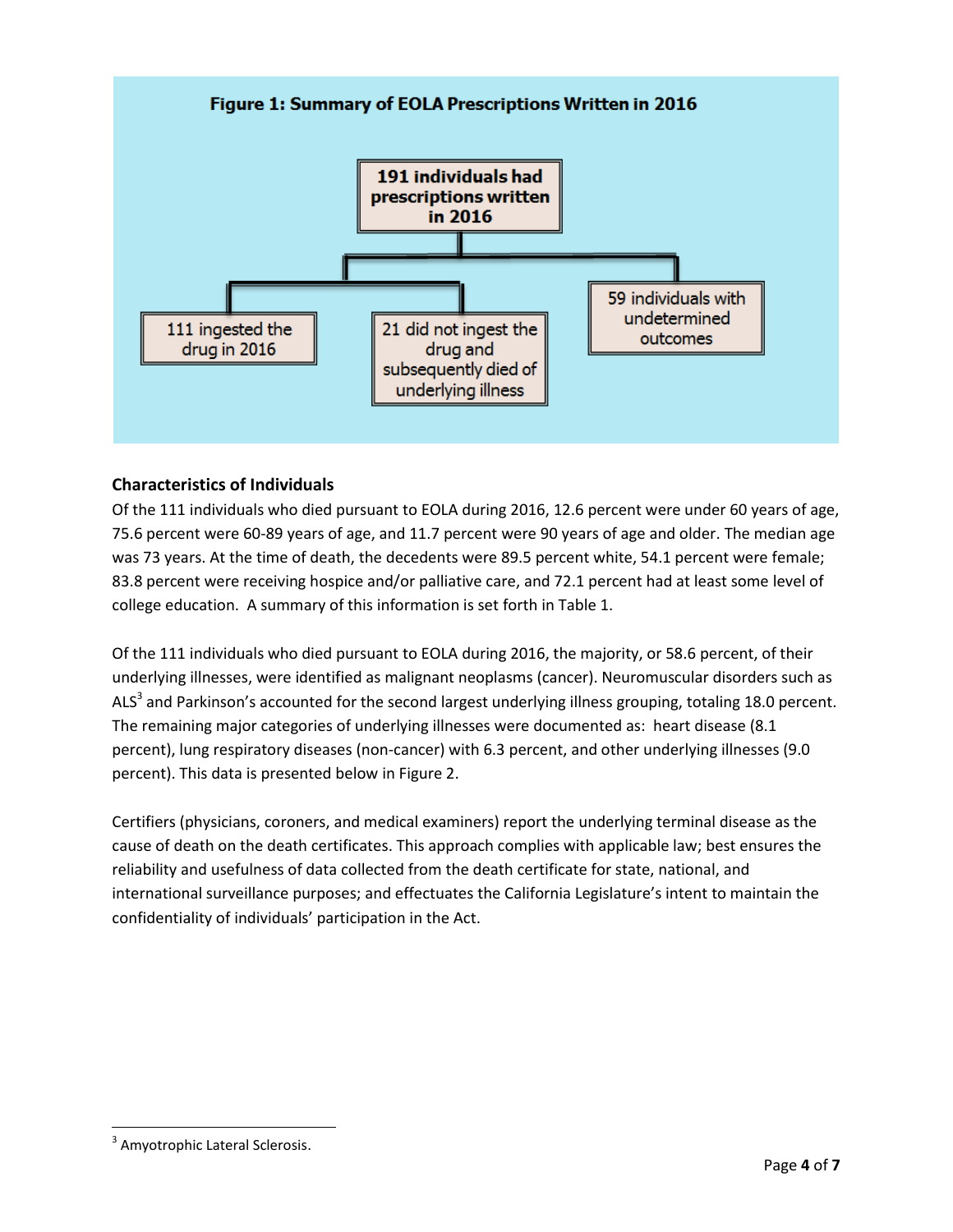

Among those with malignant cancer as the underlying terminal disease – the largest group of individuals who utilized the Act – lung cancer accounted for 20.0 percent, breast cancer accounted for 18.5 percent, pancreatic cancer comprised 12.3 percent, and 10.8 percent had prostate cancer. Other malignant neoplasms accounted for the remaining 38.5 percent, as shown below in Figure 3.



Most of the individuals who participated in EOLA had some form of health insurance. Medicare and/or Medi-Cal accounted for 56.8 percent of individuals, followed by public/private insurance at 30.6 percent. Ten individuals, or 9.0 percent, had undetermined health insurance coverage.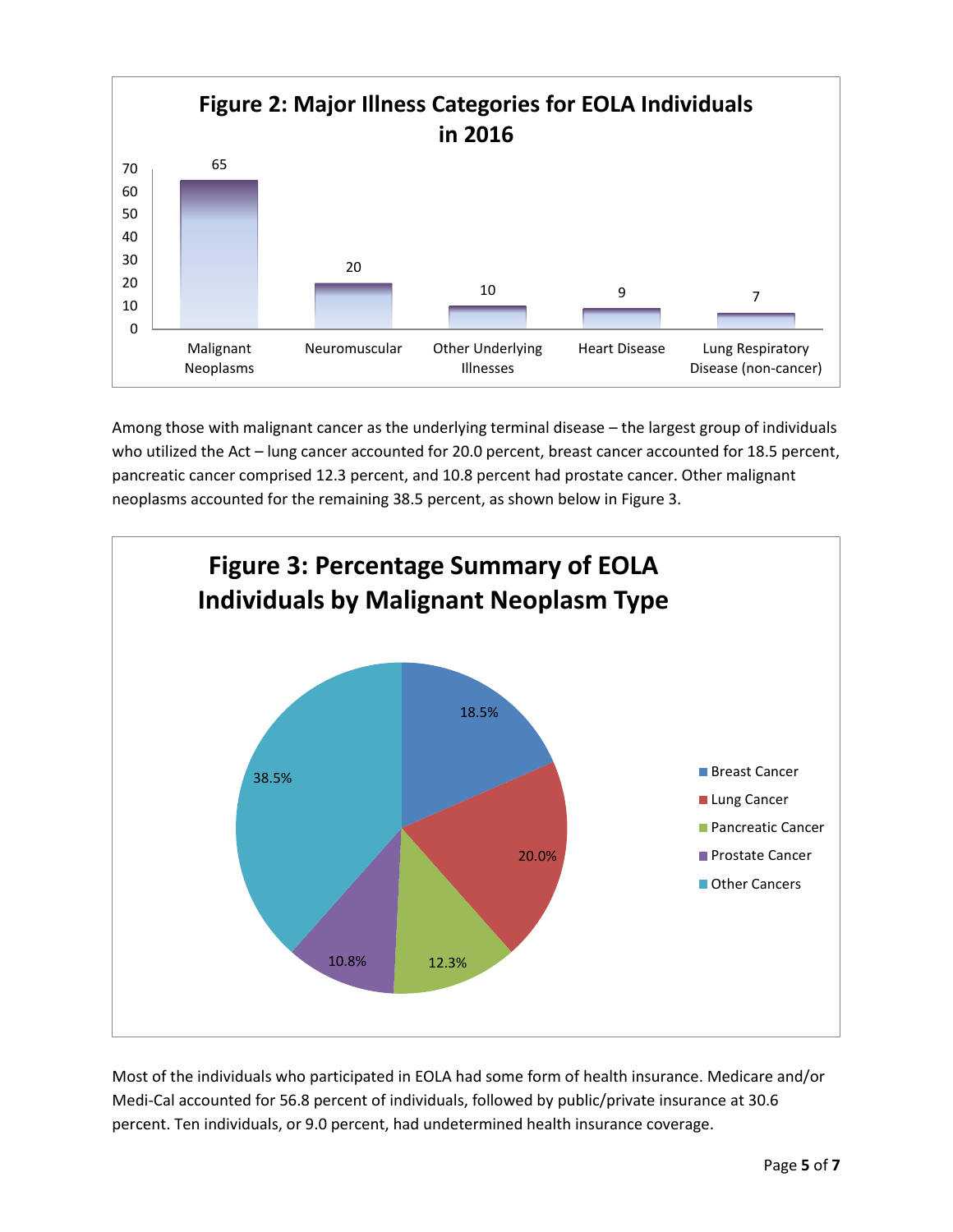## **Table 1. Characteristics of the End of Life Option Act individuals who died following ingestion of aid-in-dying drug**

|                                                        | 2016<br>$(N=111)$ |           |
|--------------------------------------------------------|-------------------|-----------|
| <b>Characteristics</b>                                 |                   |           |
| Age                                                    | N (%)             |           |
| Under 60                                               | 14                | (12.6)    |
| 60-69                                                  | 25                | (22.5)    |
| 70-79                                                  | 30                | (27.0)    |
| 80-89                                                  | 29                | (26.1)    |
| 90 and Over                                            | 13                | (11.7)    |
| Median Year (range)                                    | 73                | $(41-99)$ |
| Gender                                                 | N(%)              |           |
| Male                                                   | 51                | (45.9)    |
| Female                                                 | 60                | (54.1)    |
| <b>Education</b>                                       |                   | N (%)     |
| No High School Diploma                                 | 6                 | (5.4)     |
| High School Diploma or General Educational Development | 25                | (22.5)    |
| Some College no Degree                                 | 16                | (14.4)    |
| Associate, Bachelor or Master Degree                   | 51                | (45.9)    |
| Doctorate or Professional Degree                       | 13                | (11.7)    |
| <b>Race/Ethnicity</b>                                  | $N = 1144$<br>(%) |           |
| White                                                  | 102               | (89.5)    |
| Asian                                                  | 6                 | (5.3)     |
| <b>Black</b>                                           | 3                 | (2.6)     |
| Hispanic                                               | 3                 | (2.6)     |
| <b>End of Life Care</b>                                | N (%)             |           |
| Hospice and/or Palliative Care                         |                   |           |
| Enrolled                                               | 93                | (83.8)    |
| Not Enrolled                                           | 13                | (11.7)    |
| Unknown                                                | 5                 | (4.5)     |
| <b>Insurance</b>                                       | N(%)              |           |
| Medicare                                               | 49                | (44.2)    |
| Medi-Cal                                               | 4                 | (3.6)     |
| Medicare/Medi-Cal (Dual Eligible)                      | 10                | (9.0)     |
| Private Insurance                                      | 21                | (18.9)    |
| Medicare/Medi-Cal and Private Supplemental Insurance   | 13                | (11.7)    |
| Has Insurance but Unknown Type                         | 10                | (9.0)     |
| No Insurance                                           | 4                 | (3.6)     |
| <b>Illness</b>                                         | N(%)              |           |
| <b>Malignant Neoplasms</b>                             | 65                | (58.6)    |
| <b>Breast</b>                                          | 12                | (18.5)    |
| Lung                                                   | 13                | (20.0)    |
| Prostate                                               | 7                 | (10.8)    |

 4 Numerator includes EOLA individuals of multiple races and/or ethnicities.